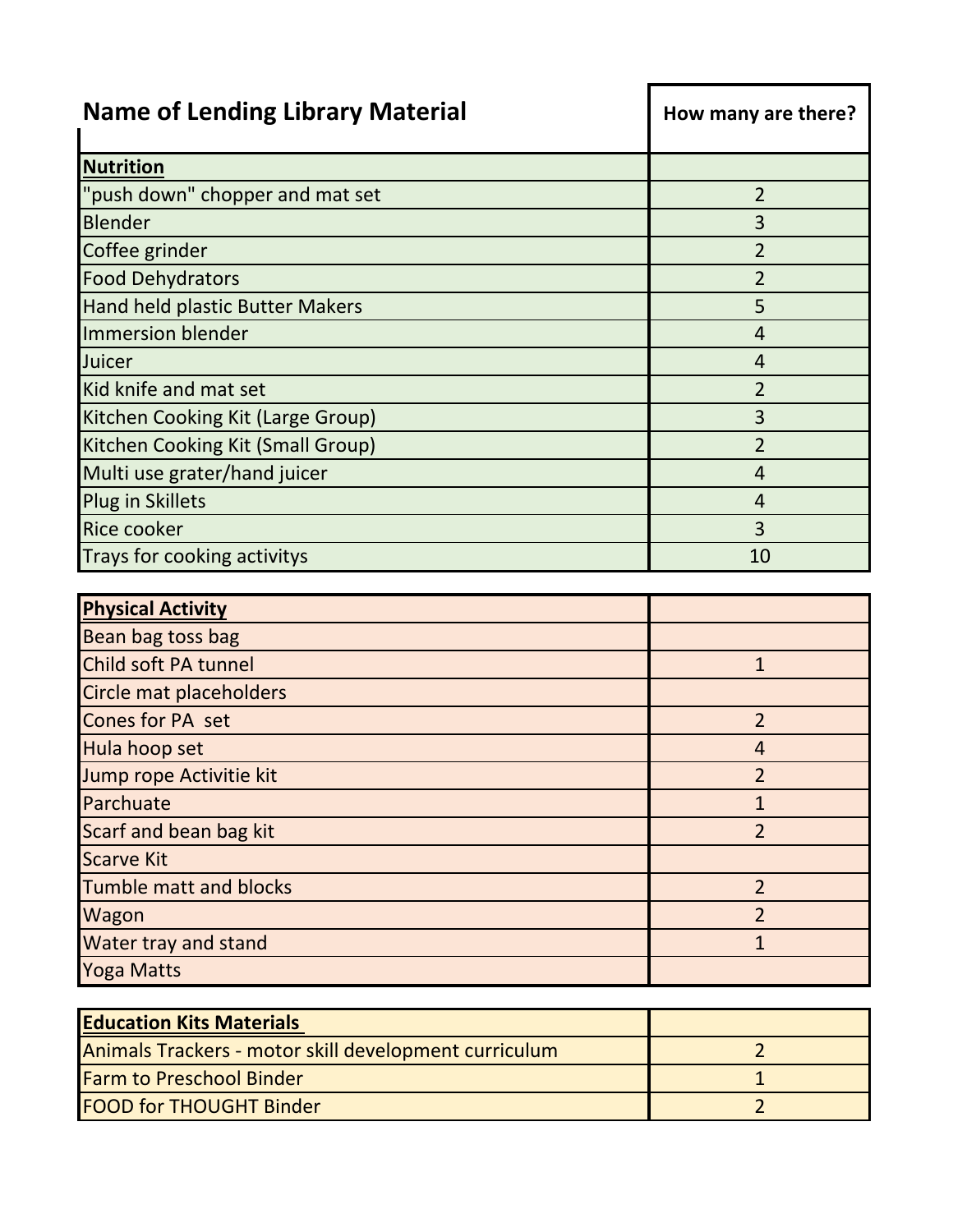| <b>Garden Pot Makers</b>                               | 6              |
|--------------------------------------------------------|----------------|
| Garden tool set in container                           | 3              |
| <b>HEAL Animal Activity Kit</b>                        | $\overline{2}$ |
| <b>HEAL Garden Insect Activity</b>                     | $\overline{2}$ |
| <b>HEAL Honey Bee Movement Activity kit</b>            |                |
| <b>HEAL Seeds Activity Kit</b>                         | 2              |
| Kids in the Garden 40 activity cards                   |                |
| Kids Kitchen 40 recipie cards                          | 4              |
| <b>Nature Preschool Education Book kit</b>             |                |
| <b>Outdoor Classroom Education Spanish Material</b>    |                |
| Sowing the Seeds of Wonder garden education curriculum | $\overline{4}$ |
| <b>Spark Early Childhood Binder</b>                    |                |

| <b>Books</b>                                        |                |
|-----------------------------------------------------|----------------|
| A farmers life for me (w/CD) By Jan Dobbins         | 5              |
| A seeds is Sleepy BY Dianna Hutts Aston             | 3              |
| At the Farmers Market/ En El Mercado - scholastic   | 5              |
| Before We Eat from farm to table by Pat Brisson     | $\overline{2}$ |
| <b>Composting Natures Recyclers by Roin Koontz</b>  | $\mathbf{1}$   |
| Eating the Alphabet by Lois Ehlert                  | 5              |
| From Flower to Honey by Robin Nelson                | 3              |
| Grandpas Garden by Stella Fry                       | $\overline{2}$ |
| I will never not ever eat a tomatoe by Lauren Child | 5              |
| Jump, Frog, Jump! By Robert Kalan                   | 5              |
| Mammas Milk by micheal elisha ross                  | 5              |
| My Daddy is a Pretzel by Baron Baptiste             | 5              |
| Nursies when the sun shines- Katherine Havener      | 5              |
| Outdoor Opposites (w/CD) by Brenda Williams         | 5              |
| Over in the Meadow (w/CD) By Jill mcDonald          | 5              |
| Plants Feed Me by Lizzy Rockwell                    |                |
| Quick as a Cricket By Audrey Wood                   | 5              |
| Shopping with Dad by Matt Harvey                    | 5              |
| Stone Soup by Jon J Muth                            | 5              |
| The Animal Boogie( w/ CD) by Debbie Harter          | 5              |
| The Beeman by Laurie Krebs                          | 5              |
| The Vegetables We Eat by Gail Gibbons               |                |
| The Very Hungry Caterpiller                         | 5              |
| Walking through the Jungle (w/CD) Debbie Harter     | 5              |